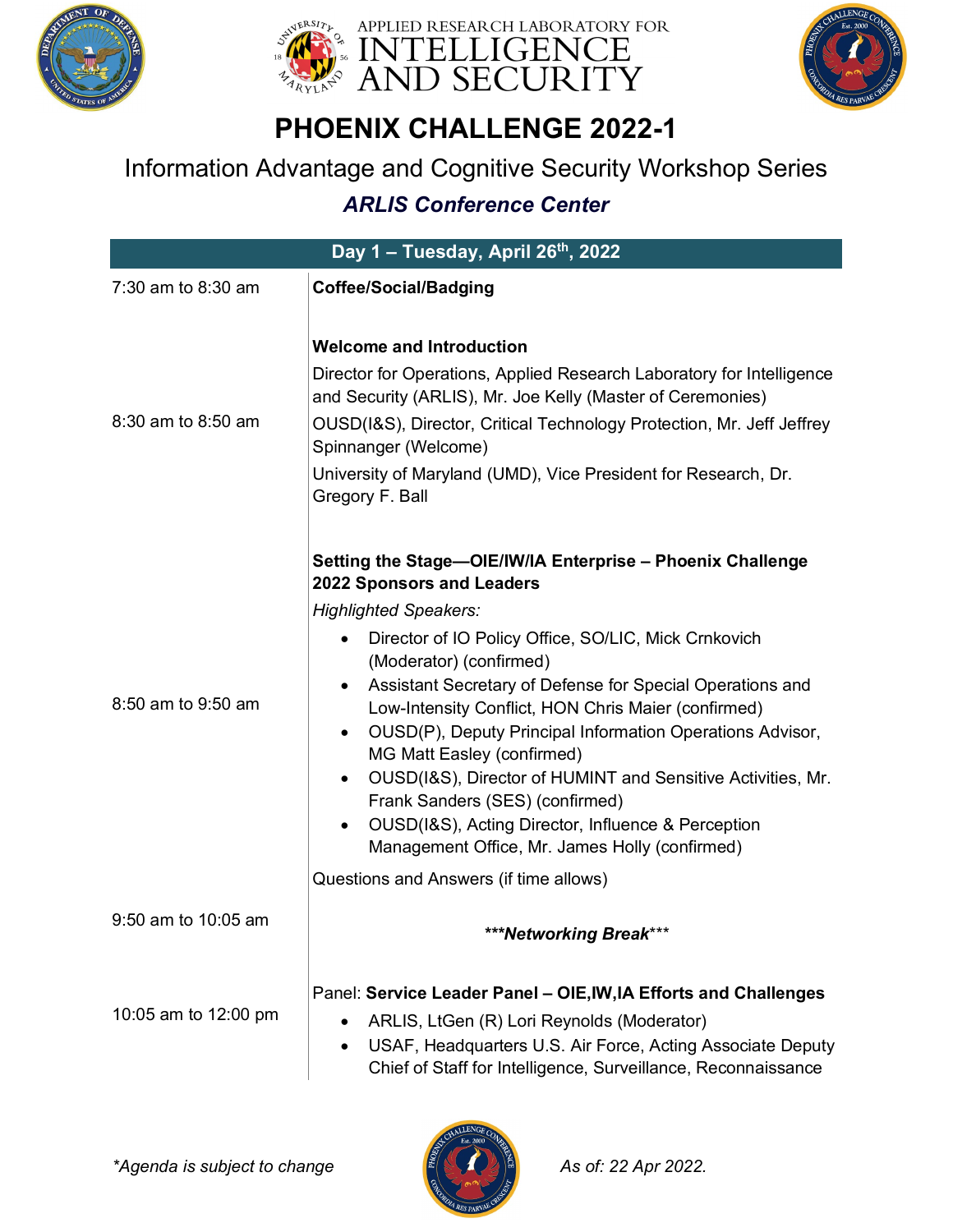





| JF AM               | $^4Rl$                                                                                                                                                                                                                                                                                                                                                                                                                                          |
|---------------------|-------------------------------------------------------------------------------------------------------------------------------------------------------------------------------------------------------------------------------------------------------------------------------------------------------------------------------------------------------------------------------------------------------------------------------------------------|
|                     | and Cyber Effects Operations, Mr. Kenneth Bray (SES)<br>(confirmed)<br>USMC, Deputy Commandant for Information (Director of<br>$\bullet$<br>Intelligence), MajGen William Seely (confirmed)<br>Army, Director, Strategic Operations in the Army G-3/5/7, MG<br>Dustin Shultz (DAMO-SO) (confirmed)<br>Navy, Assistant Deputy Chief of Naval Operations for<br>$\bullet$<br>Information Warfare (OPNAV N2N6B), Christopher Miller<br>(confirmed) |
| 12:00 pm to 1:00 pm | ***Networking Lunch (on-site)***                                                                                                                                                                                                                                                                                                                                                                                                                |
| 1:00 pm to 2:10 pm  | Panel: CYBERCOM Perspectives on Information Warfare -<br><b>Efforts and Challenges</b><br>ARLIS, LTG (R) Ed Cardon (Moderator)<br>٠<br>USCYBERCOM, Deputy Commander, Lt Gen Charles Moore<br>$\bullet$<br>(confirmed)                                                                                                                                                                                                                           |
|                     | <b>Brief: ARLIS Overview</b>                                                                                                                                                                                                                                                                                                                                                                                                                    |
| 2:10 pm to 2:30 pm  | Director, Applied Research Laboratory for Intelligence and<br>$\bullet$<br>Security, Dr. Bill Regli                                                                                                                                                                                                                                                                                                                                             |
| 2:50 pm to 3:00 pm  | ***Break***                                                                                                                                                                                                                                                                                                                                                                                                                                     |
| 3:00 pm to 4:00 pm  | <b>Brief: Joint Warfighting Concepts</b><br><b>Highlighted Speaker:</b><br>Director, Joint Force Development, Joint Staff J7, VADM<br><b>Stuart Munsch (confirmed)</b>                                                                                                                                                                                                                                                                          |
| 4:00 pm to 4:50 pm  | <b>Talk: Commander Perspectives</b><br>ARLIS, LTG (R) Darsie Rogers<br>$\bullet$<br>Commander, 1 <sup>st</sup> Special Forces Command, MG Rick Angle<br>(confirmed)                                                                                                                                                                                                                                                                             |
| 4:50 pm to 5:10 pm  | <b>Brief: Information Professionals Association (IPA)</b><br>President, IPA, Mr. Kevin Gates (confirmed)<br>$\bullet$                                                                                                                                                                                                                                                                                                                           |

Information Advantage and Cognitive Security Workshop Series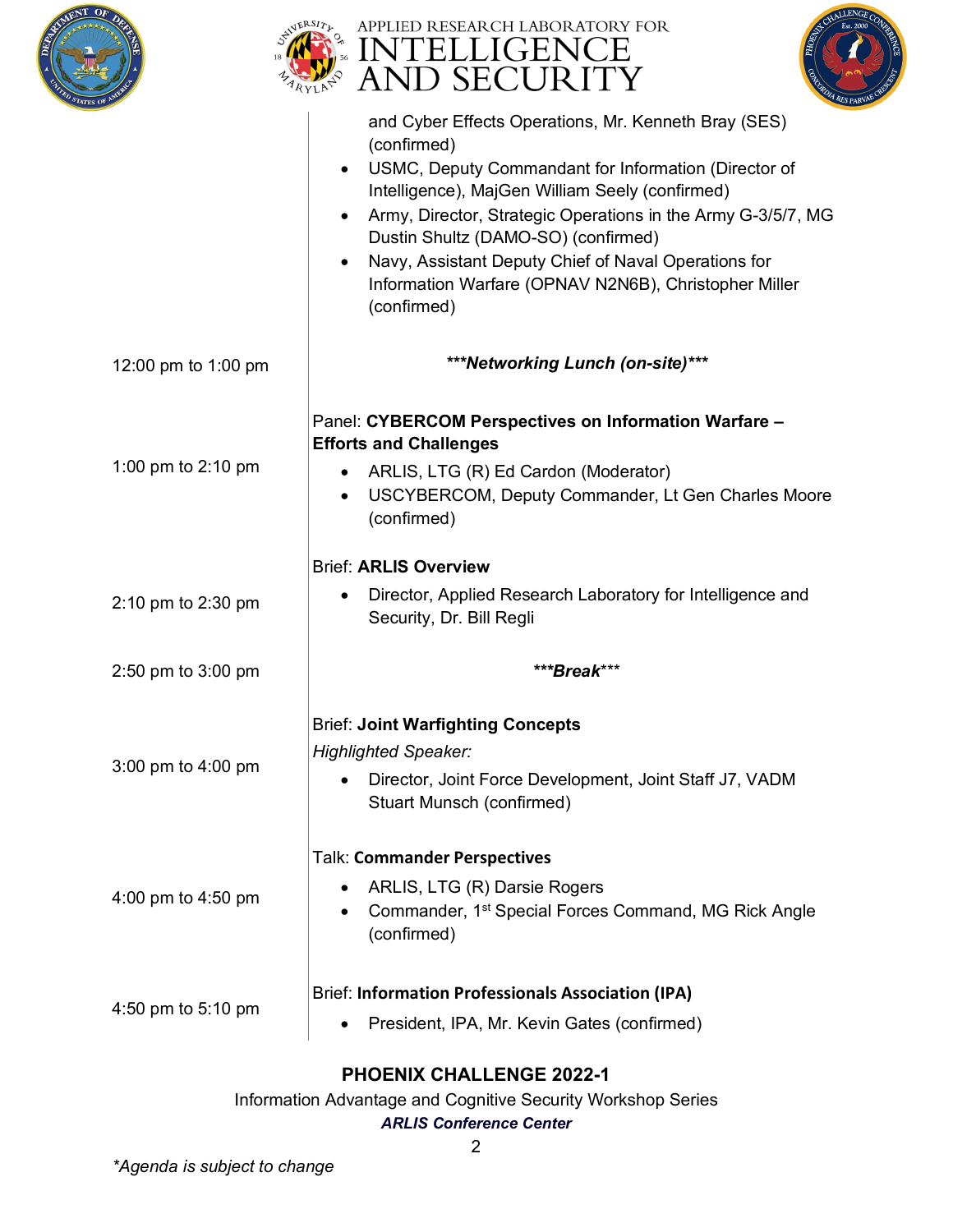





| 5:10 pm to 5:20 pm  | End of Day Wrap-up:<br>Mr. Joe Kelly (Master of Ceremonies)                                                                                                                                                                                                                                                                                                                              |
|---------------------|------------------------------------------------------------------------------------------------------------------------------------------------------------------------------------------------------------------------------------------------------------------------------------------------------------------------------------------------------------------------------------------|
| 5:20 pm to UTC      | No-Host Social: The Hall (Sponsor Peraton)                                                                                                                                                                                                                                                                                                                                               |
|                     | Day 2 - Wednesday, April 27th, 2022                                                                                                                                                                                                                                                                                                                                                      |
| 7:30 am to 8:30 am  | <b>Coffee/Social/Badging</b>                                                                                                                                                                                                                                                                                                                                                             |
| 8:30 am to 8:35 am  | <b>Welcome and Introduction</b><br>Mr. Joe Kelly (Master of Ceremonies)                                                                                                                                                                                                                                                                                                                  |
| 8:35 am to 9:00 am  | <b>Keynote-Challenges and Opportunities</b><br><b>Highlighted Speaker:</b><br>Director, Command, Control, Communications and<br>Computers / Cyber; Chief Information Officer Joint Staff, J6,<br><b>LtGen Dennis Crall (confirmed)</b>                                                                                                                                                   |
| 9:00 am to 9:05 am  | Introduction to OIE, IW, IA Enablers Block<br>Mr. Joe Kelly (Master of Ceremonies)                                                                                                                                                                                                                                                                                                       |
| 9:05 am to 9:40 am  | Remarks: Technology & Applied Research<br><b>Highlighted Speakers:</b><br>Secretary of the Air Force, Concepts, Development, and<br>$\bullet$<br>Management Office, Dr. Jeffrey Starr (Highly Qualified Expert)<br>OUSD(Research & Engineering), Director for Cyber<br>Technologies, Chester (CJ) Maciag (confirmed) - R&E<br><b>Partnerships in Pursuit of Information Advantage</b>    |
| 9:40 am to 11:00 am | Panel: Building a Technology Strategy for Operations in the<br><b>Information Environment</b><br>OUSD(R&E), Director for Cyber Technologies, Chester (CJ)<br>Maciag (Moderator) (confirmed)<br>Joint Staff J5, Mr. Peter (Matt) Abbruzzese (confirmed)<br>$\bullet$<br>MIT-LL, Dr. Christopher Roeser (confirmed)<br>$\bullet$<br>MITRE Corp., Ms. Audrey Adams (confirmed)<br>$\bullet$ |

Information Advantage and Cognitive Security Workshop Series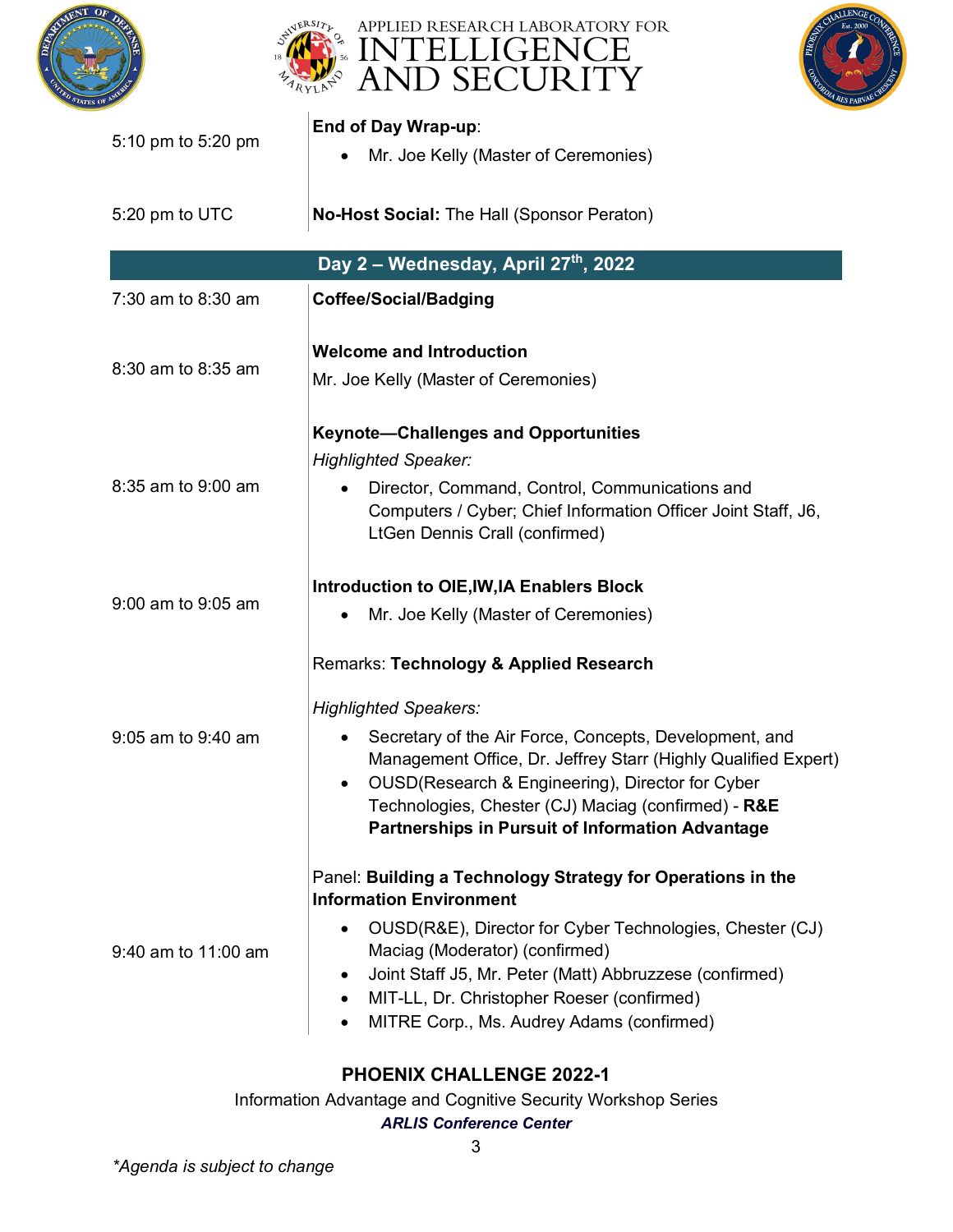





|                      | UMD ARLIS, Dr. Brian Pierce (confirmed)<br>ASD(SO/LIC)/IWTSD, Mr. Andrew Lomax (confirmed)<br>Department of State, Global Engagement Center, Ms. Patricia<br>Watts (confirmed)                                                                                                                                                                                                                                                                                                                                            |
|----------------------|---------------------------------------------------------------------------------------------------------------------------------------------------------------------------------------------------------------------------------------------------------------------------------------------------------------------------------------------------------------------------------------------------------------------------------------------------------------------------------------------------------------------------|
| 11:00 am to 11:10 am | ***Break***                                                                                                                                                                                                                                                                                                                                                                                                                                                                                                               |
|                      | <b>Brief: Defense Information Advantage Lab</b>                                                                                                                                                                                                                                                                                                                                                                                                                                                                           |
| 11:10 am to 11:50 am | Executive Director, Naval Information Warfare Center (NIWC)<br>Atlantic, Mr. Peter Reddy (invited)<br>Director, NavalX Palmetto Tech Bridge, NIWC-Atlantic, Mr.<br><b>Erik Gardner</b>                                                                                                                                                                                                                                                                                                                                    |
| 11:50 am to 12:50 pm | ***Networking Lunch (on-site)***                                                                                                                                                                                                                                                                                                                                                                                                                                                                                          |
| 12:50 pm to 2:00 pm  | Panel: Intelligence Presentation and Panel<br>ARLIS, LTG (R) Robert Ashley (Moderator) (confirmed)<br>OUSD(I&S), Director, HUMINT and Sensitive Activities. Mr.<br>Frank Sanders (SES) (confirmed)<br>OUSD(I&S), Mr. Mike Muztafago<br>$\bullet$<br>Joint Staff J27, Ms. Caroline Byorick (SIO) (confirmed)<br>$\bullet$<br>Office of the Director of National Intelligence, Election Threats<br>Executive, Mr. Jake Shapiro (confirmed)<br>Department of State, Global Engagement Center, Mr. J.D.<br>Maddox (confirmed) |
| 2:00 pm to 2:10 pm   | ***Break***                                                                                                                                                                                                                                                                                                                                                                                                                                                                                                               |
| 2:10 pm to 3:40 pm   | Panel: Training and Education (OIE, IW, IA, and EMSO)<br>Director, Army Threat Systems Management Office, Mr. Brad<br>Thomason (Moderator) (confirmed)<br>Deputy Director for the Secretary of Defense's<br>Electromagnetic Spectrum Operations Cross Functional<br>Team, Pentagon, Brig Gen LeLeux, (confirmed)<br>Director, Military Training, Office of the Assistant Secretary of<br>Defense for Readiness, Mr. Fred Engle (confirmed)                                                                                |

Information Advantage and Cognitive Security Workshop Series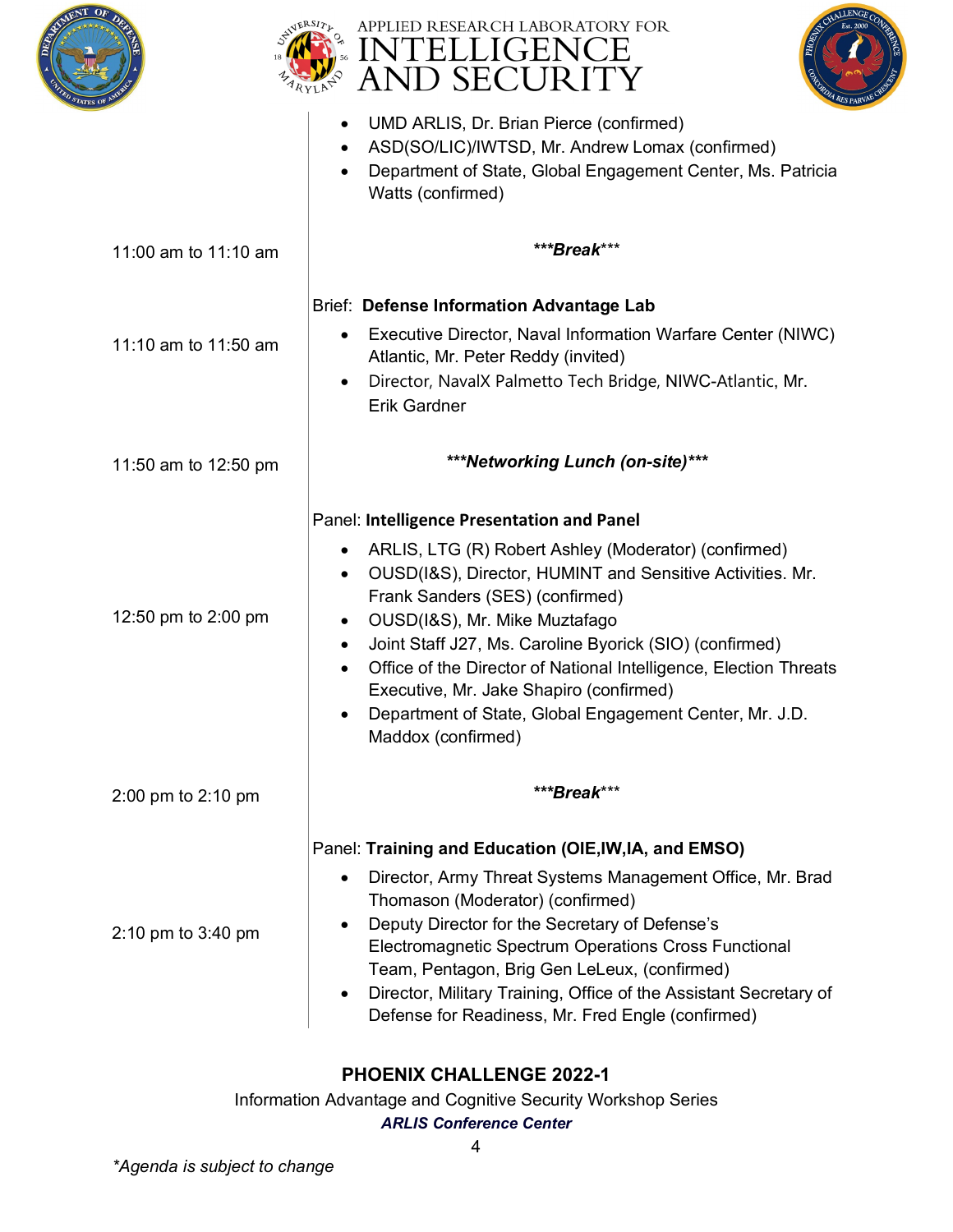





|                                    | Special Assistant to the Office of the Deputy Assistant<br>$\bullet$<br>Secretary of Defense for Force Readiness, Mr. Joe Costa<br>Commander, 55th Electronic Combat Group, Col Mike Cundiff<br>$\bullet$<br>(confirmed)<br>Mobilization Assistant to Commander, USCYBERCOM, Brig<br>$\bullet$<br>Gen Lynette Hebert (confirmed)<br>Commander, 4th Psychological Operations Group, COL Chris<br>$\bullet$<br>Stangle (confirmed) |  |
|------------------------------------|----------------------------------------------------------------------------------------------------------------------------------------------------------------------------------------------------------------------------------------------------------------------------------------------------------------------------------------------------------------------------------------------------------------------------------|--|
|                                    | Panel: Role of Industry                                                                                                                                                                                                                                                                                                                                                                                                          |  |
| 4:00 pm to 5:30 pm                 | IPA, Mr. Boyd Brown (Moderator)<br>$\bullet$<br>Peraton, Senior Director, MG (R) Kirk Vollmecke (confirmed)<br>$\bullet$<br>Predata, CEO & Co-Founder, Mr. Josh Haecker, (invited)<br>$\bullet$<br>Cyber CIC, President & Founder, Mr. Carmine Cicalese,<br>(confirmed)<br>COLSA Corporation, Vice President, VP, Cyber & Information<br>Warfare, Mr. Mike Ledbetter                                                             |  |
|                                    | End of Day Wrap-up:                                                                                                                                                                                                                                                                                                                                                                                                              |  |
| 5:30 pm to 5:40 pm                 | Mr. Joe Kelly (Master of Ceremonies)                                                                                                                                                                                                                                                                                                                                                                                             |  |
| Day 3 - Thursday, April 28th, 2022 |                                                                                                                                                                                                                                                                                                                                                                                                                                  |  |
|                                    |                                                                                                                                                                                                                                                                                                                                                                                                                                  |  |
| 7:30 am to 8:00 am                 | <b>Coffee/Social/Badging</b>                                                                                                                                                                                                                                                                                                                                                                                                     |  |
|                                    | <b>Welcome and Introduction</b>                                                                                                                                                                                                                                                                                                                                                                                                  |  |
| 8:00 am to 8:05 am                 | USCENTCOM J39, COL Andrew Whiskeyman                                                                                                                                                                                                                                                                                                                                                                                             |  |
| 8:05 am to 8:50 am                 | <b>Brief: IE Doctrine and Operations Update</b><br>Joint Staff J5 StS/IID, Dr. Austin Long/Mr. Matt Abbruzzese<br>(invited)                                                                                                                                                                                                                                                                                                      |  |
|                                    | Joint Staff J39, COL Chris Lowe (confirmed)<br>٠<br>Joint Staff J3/JIOWC, Mr. Tom Evans (confirmed)<br>$\bullet$                                                                                                                                                                                                                                                                                                                 |  |

Information Advantage and Cognitive Security Workshop Series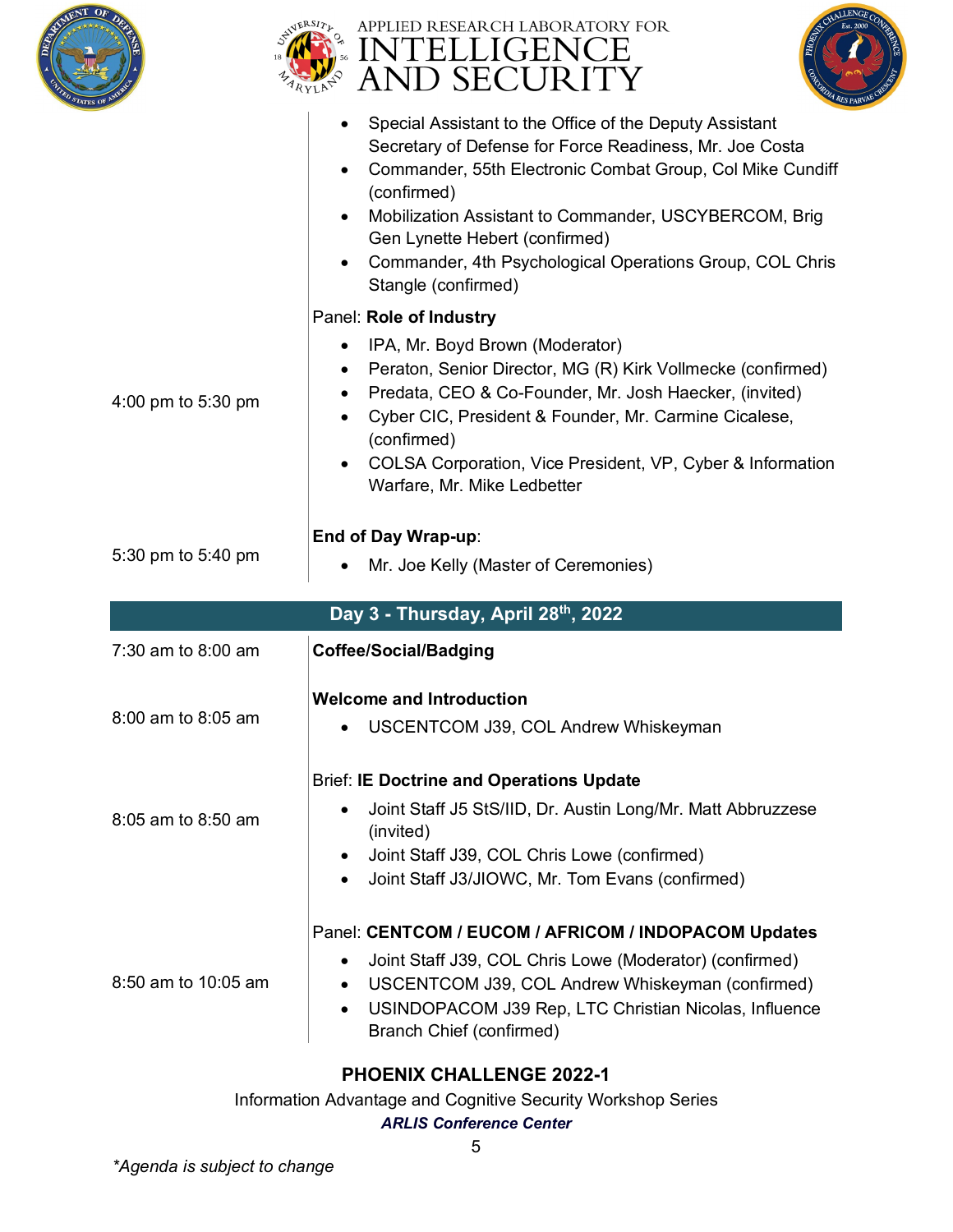





|                                 | USAFRICOM J39, Chief, Information and Cyberspace<br>$\bullet$<br>Operations, COL Mark Vertulli (confirmed)<br>USEUCOM J39 Rep (invited)<br>$\bullet$                                                                                                                                                                                                                                                                                                                                                                                                                                                              |
|---------------------------------|-------------------------------------------------------------------------------------------------------------------------------------------------------------------------------------------------------------------------------------------------------------------------------------------------------------------------------------------------------------------------------------------------------------------------------------------------------------------------------------------------------------------------------------------------------------------------------------------------------------------|
| 10:05 am to 10:25 am            | ***Networking Break***                                                                                                                                                                                                                                                                                                                                                                                                                                                                                                                                                                                            |
|                                 | Panel: CYBERCOM / STRATCOM / NORTHCOM / SOUTHCOM /<br><b>TRANSCOM Updates</b>                                                                                                                                                                                                                                                                                                                                                                                                                                                                                                                                     |
|                                 | Joint Staff J39, COL Chris Lowe (Moderator) (confirmed)<br>$\bullet$<br>USNORTHCOM & NORAD J39, Division Chief, Advanced<br>$\bullet$<br>Capabilities Employment, Col Brent Bak (confirmed)<br>USSOUTHCOM J39 Rep (invited)<br>$\bullet$<br>USCYBERCOM J39, COL Dean Case (confirmed)<br>$\bullet$<br>USSOCOM J39 (confirmed), COL Samuel Simpson<br>$\bullet$                                                                                                                                                                                                                                                    |
| 10:25 am to 11:25 am            | USTRANSCOM J39 Rep (invited)<br>$\bullet$<br>USSTRATCOM J39 Rep (invited)<br>$\bullet$                                                                                                                                                                                                                                                                                                                                                                                                                                                                                                                            |
| 11:25 pm to 12:25 pm            | ***Networking Lunch (on-site)***                                                                                                                                                                                                                                                                                                                                                                                                                                                                                                                                                                                  |
| 12:25 pm to 2:25 pm             | Panel: Partner Nation Presentation and Panel<br>USCENTCOM J39, COL Andrew Whiskeyman (Moderator)<br>$\bullet$<br>(confirmed)<br>France, Deputy Effects Chief, Planning and Operation Center,<br>$\bullet$<br><b>COL Emmanuel Devigne (invited)</b><br>United Kingdom, Ministry of Defence, Military Strategic<br>$\bullet$<br>Effects, Col Phillip Fox, (confirmed)<br>Australia, Director for Strategic Effects and Targeting Col Rob<br>$\bullet$<br>Alsworth (confirmed)<br>Australia, Director, Directorate of Joint Influence Activities, Mr.<br>Nicholas O'Neill (SES) (confirmed)<br>New Zealand (invited) |
| 2:25 pm to 2:40 pm              | ***Networking Break***                                                                                                                                                                                                                                                                                                                                                                                                                                                                                                                                                                                            |
| 2:40 pm to 3:25 pm              | Brief: Crossroads of Competition and Lessons and Best<br><b>Practices</b> (2 briefs)<br>USCENTCOM J39, COL Andrew Whiskeyman                                                                                                                                                                                                                                                                                                                                                                                                                                                                                      |
| <b>PHOENIX CHALLENGE 2022-1</b> |                                                                                                                                                                                                                                                                                                                                                                                                                                                                                                                                                                                                                   |

Information Advantage and Cognitive Security Workshop Series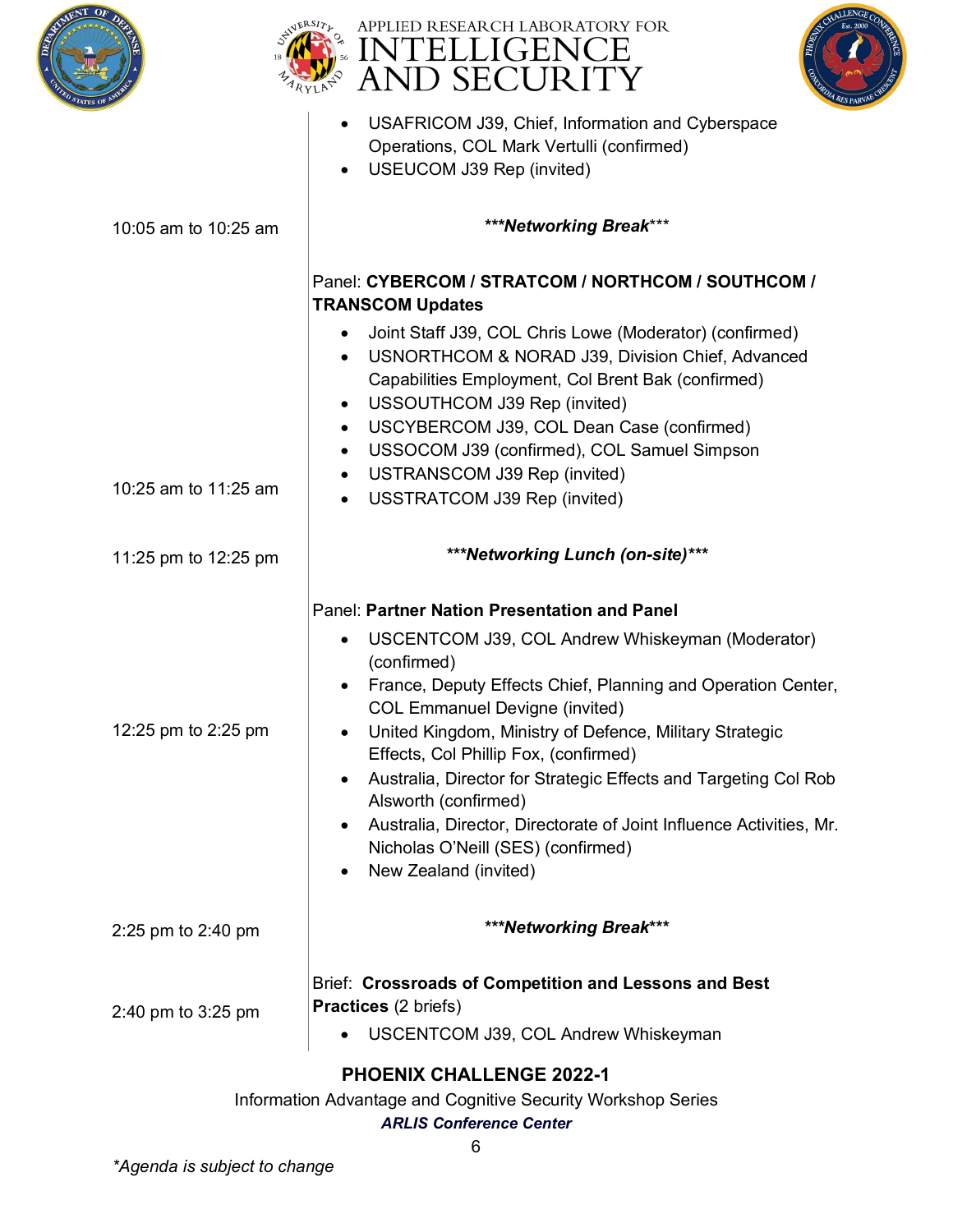





| 3:25 pm to 3:45 pm   | Brief: Command and Control of the Information Environment<br>(C2IE)<br>Air Force C3I&N, C2IE Program Manager, Mr. Raul Quintana<br>$\bullet$ |
|----------------------|----------------------------------------------------------------------------------------------------------------------------------------------|
| 3:45 pm to $4:15$ pm | Brief: Joint MISO WebOpS Center (JMWC) Overview Brief<br>Director, JMWC, COL Christopher Leung.<br>٠                                         |
| 4:15 pm to 4:45 pm   | The Way Forward:<br>Mr. Joe Kelly (Master of Ceremonies)<br>٠                                                                                |

Information Advantage and Cognitive Security Workshop Series *ARLIS Conference Center*